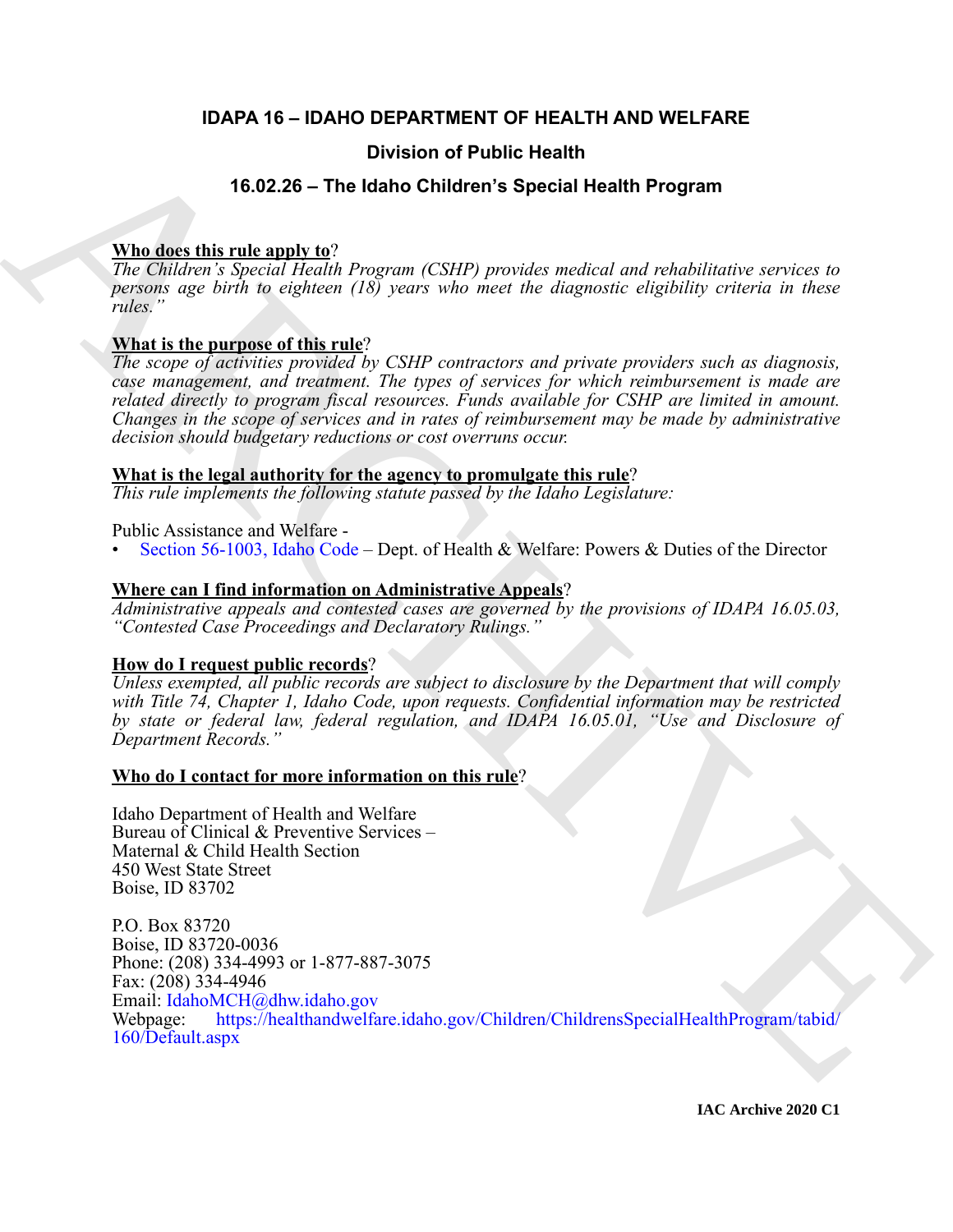# **Table of Contents**

# 16.02.26 - The Idaho Children's Special Health Program

| 149. Program Eligibility. (2008). 2009. The Contract of Table 149. Program Eligibility. |    |
|-----------------------------------------------------------------------------------------|----|
|                                                                                         |    |
|                                                                                         |    |
|                                                                                         |    |
|                                                                                         |    |
|                                                                                         |    |
|                                                                                         |    |
|                                                                                         |    |
|                                                                                         |    |
|                                                                                         |    |
|                                                                                         |    |
|                                                                                         |    |
|                                                                                         |    |
|                                                                                         | .8 |
|                                                                                         |    |
|                                                                                         |    |
|                                                                                         |    |
|                                                                                         |    |
|                                                                                         |    |
|                                                                                         |    |
|                                                                                         |    |
|                                                                                         |    |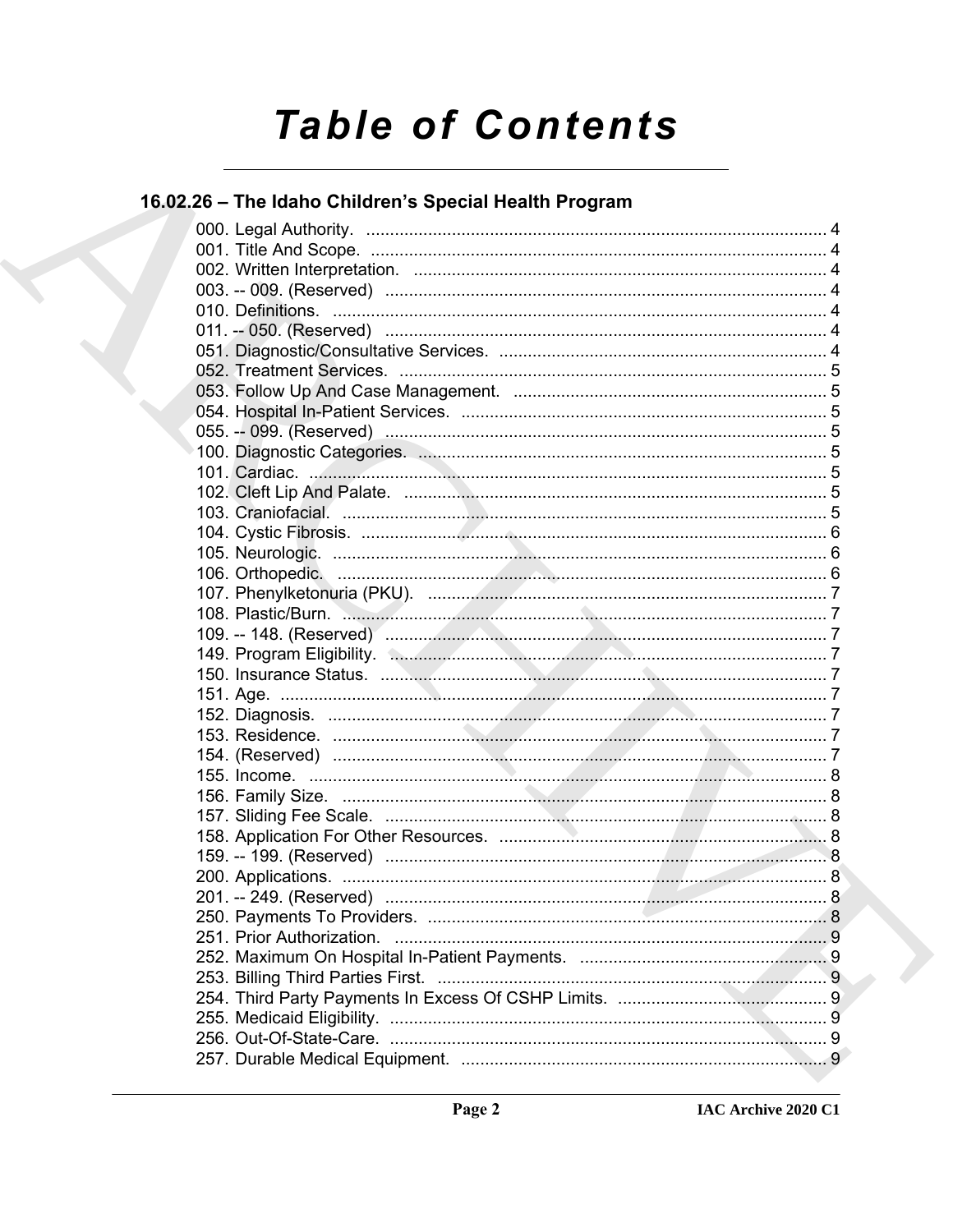# Table of Contents (cont'd)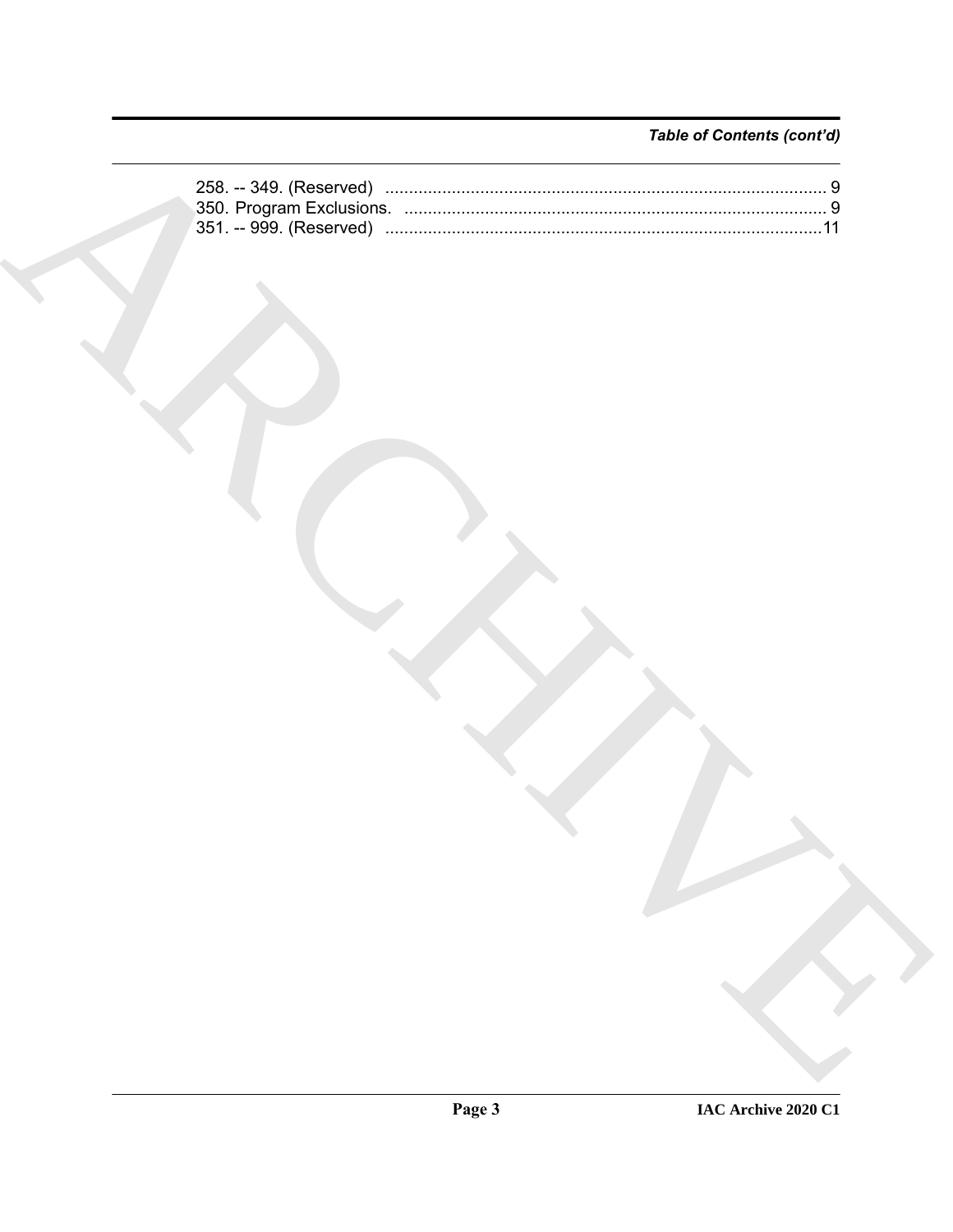### **16.02.26 – THE IDAHO CHILDREN'S SPECIAL HEALTH PROGRAM**

#### <span id="page-3-19"></span><span id="page-3-1"></span><span id="page-3-0"></span>**000. LEGAL AUTHORITY.**

Shareholds the percent state of the state of the state of the state of the state of the state of the state of the state of the state of the state of the state of the state of the state of the state of the state of the sta Section 56-1003, Idaho Code, directs the Department of Health and Welfare to establish rules as may be necessary to deal with problems related to personal health. The Children's Special Health Program (CSHP) provides medical and rehabilitative services to persons age birth to eighteen (18) years who meet the diagnostic eligibility criteria defined in Sections 101 through 108 of these rules. The Omnibus Budget Reconciliation Act (OBRA) of 1989 requires that thirty percent (30%) of the Maternal and Child Health Block Grant to each state be committed to programs for children with special health care needs. (3-20-20) children with special health care needs.

#### <span id="page-3-20"></span><span id="page-3-2"></span>**001. TITLE AND SCOPE.**

**01. Title**. These rules apply to the administration of the Idaho Children's Special Health Program and are titled IDAPA 16.02.26, "The Idaho Children's Special Health Program." (3-20-20)T

**Scope of Services**. The scope of activities provided by CSHP contractors and private providers such as diagnosis, case management, and treatment. The types of services for which reimbursement is made are related directly to program fiscal resources. Funds available for CSHP are limited in amount. Changes in the scope of services and in rates of reimbursement may be made by administrative decision should budgetary reductions or cost overruns occur. (3-20-20)T

#### <span id="page-3-21"></span><span id="page-3-3"></span>**002. WRITTEN INTERPRETATION.**

This agency has written statements that pertain to the interpretation of the rules of this chapter, or to the documentation of compliance with the rules of this chapter. These documents are available for public inspection and copying at cost in the main office and each regional or district office of this agency. (3-20-20)T

#### <span id="page-3-4"></span>**003. -- 009. (RESERVED)**

#### <span id="page-3-8"></span><span id="page-3-5"></span>**010. DEFINITIONS.**

For the purposes of these rules, the following terms are used: (3-20-20)T

<span id="page-3-11"></span><span id="page-3-10"></span><span id="page-3-9"></span>**01.** Applicant. A person under age eighteen (18) seeking services provided by CSHP. (3-20-20)T

**02. Care Coordinator**. A Department employee or contractor responsible for receiving and processing CSHP applications and supporting documentation from current and potential CSHP clients. A care coordinator issues authorization memos for services authorized by CSHP.

**03. Children's Special Health Program (CSHP)**. The program section within the Idaho Department of Health and Welfare, Division of Health, which is responsible for the administration of services leading to the identification, diagnosis, and aftercare of children with special health care needs. (3-20-20)T

**04. Client**. A person under age eighteen (18) with a chronic physically disabling condition which meets one (1) of the diagnostic categories of CSHP. (3-20-20)T

<span id="page-3-13"></span><span id="page-3-12"></span>**05. Department**. The Idaho Department of Health and Welfare. (3-20-20)T

<span id="page-3-16"></span><span id="page-3-15"></span><span id="page-3-14"></span>**06. Diagnosis**. The act of identifying a disease from its signs or symptoms. (3-20-20)T

**07. Division**. The Division of Health, a division of the Idaho Department of Health and Welfare, and where CSHP is housed administratively. (3-20-20)T

**08.** Medical Food. A food which is formulated to be consumed or administered enterally (i.e., passing through the stomach and digested in the intestine), under the supervision of a physician and metabolic nutritionist, and which is intended for the specific dietary management of PKU. (3-20-20)T

<span id="page-3-17"></span>**09.** Patient. The term "patient" is synonymous with the term "client" as defined in Subsection 101.04<br>(3-20-20) of this rule.  $(3-20-20)T$ 

#### <span id="page-3-6"></span>**011. -- 050. (RESERVED)**

<span id="page-3-18"></span><span id="page-3-7"></span>**051.** DIAGNOSTIC/CONSULTATIVE SERVICES.<br>Clinical examination of a CSHP client to confirm or determine the extent of their condition and recommend treatment Clinical examination of a CSHP client to confirm or determine the extent of their condition and recommend treatment options. Physician specialists under contract to CSHP may continue to serve in consultative roles to clients' primary care physicians following clinical examination. (3-20-20)T

#### **Section 000 Page 4**

**IAC Archive 2020 C1**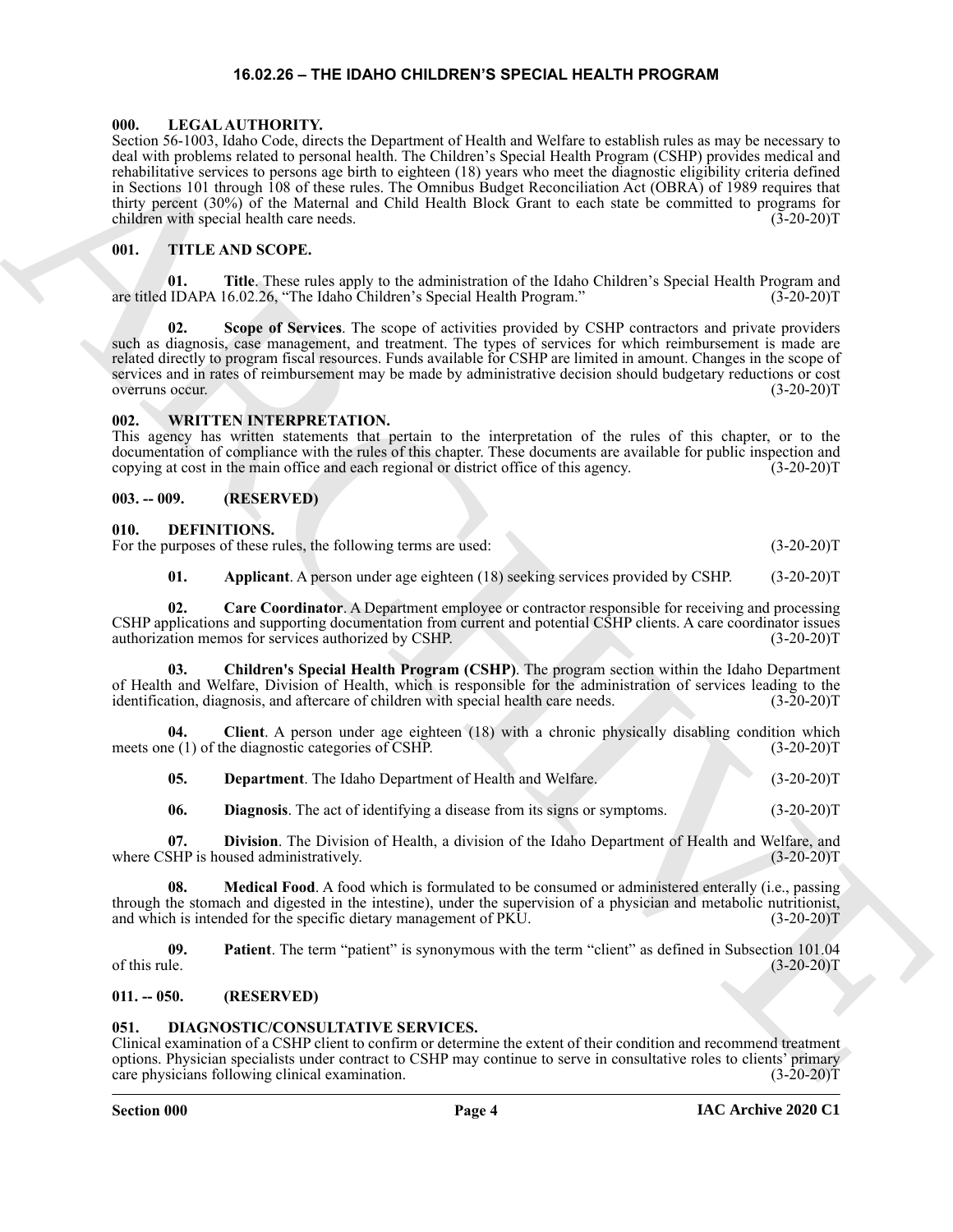#### <span id="page-4-21"></span><span id="page-4-0"></span>**052. TREATMENT SERVICES.**

Gegardment of Health was Welfare<br>
16 And Children's Special Health Weyl (18 And 2001)<br>
16 Care and the stationary of the stationary of the stationary of the stationary control of the stationary of<br>
Frame who distributed i Following the diagnostic process, individuals may be closed to further service as having "no eligible condition found." Program-eligible clients are accepted for continuing service coordination under CSHP. Care is provided through clinics where treatment schedules are planned and periodic review of cases are conducted, and through private medical providers. An individual client's treatment plan may cover a variety of related services. (3-20-20)T

#### <span id="page-4-19"></span><span id="page-4-1"></span>**053. FOLLOW UP AND CASE MANAGEMENT.**

CSHP will contract with care coordinators to follow-up on CSHP clients receiving treatment through the program to assure that a treatment plan is outlined. These staff will also implement timely scheduling of medical habilitative and rehabilitative services. (3-20-20)T

#### <span id="page-4-20"></span><span id="page-4-2"></span>**054. HOSPITAL IN-PATIENT SERVICES.**

If diagnostic evaluation requires hospitalization, a maximum of three (3) days inpatient care may be authorized. No inpatient hospital services are paid for emergency, acute or chronic medical care. (3-20-20)T

#### <span id="page-4-3"></span>**055. -- 099. (RESERVED)**

#### <span id="page-4-18"></span><span id="page-4-4"></span>**100. DIAGNOSTIC CATEGORIES.**

CSHP will serve clients in eight (8) general diagnostic categories: Cardiac, Cleft Lip and Palate, Craniofacial, Cystic Fibrosis, Neurological, Orthopedic, Phenylketonuria (PKU) and Plastic/Burn. These categories are explained further<br>in Sections 101 through 108 of these rules. (3-20-20) in Sections 101 through 108 of these rules.

#### <span id="page-4-8"></span><span id="page-4-5"></span>**101. CARDIAC.**

<span id="page-4-9"></span>**01. Eligible Conditions**. Eligible conditions include congenital heart disease or defects, acquired heart disease and dysrhythmia. (3-20-20)T

<span id="page-4-10"></span>**02. Excluded Conditions**. The following conditions are excluded from care under CSHP: patent ductus arteriosus (PDA) in premature neonates, inpatient care for non-diagnostic and non-surgical admissions. Acute care, despite its potential relationship to an underlying covered condition. (3-20-20) care, despite its potential relationship to an underlying covered condition.

<span id="page-4-11"></span>**03. Spending Limit**. Services provided to eligible patients under the Cardiac Program are subject to a per patient, annual spending limit of twenty five thousand dollars (\$25,000) for each fiscal year, July 1 through June (3-20-20)T  $30.$  (3-20-20)T

#### <span id="page-4-12"></span><span id="page-4-6"></span>**102. CLEFT LIP AND PALATE.**

<span id="page-4-13"></span>**01. Eligible Conditions**. Eligible conditions include cleft lip, cleft palate, cleft palate with cleft lip, cleft nose, Pierre Robin syndrome, choanal atresia, palatal incompetence, severe malocclusions resulting from disease or trauma, severe structural deformities involving the growth and development of the mandible or maxilla.  $(3-20-20)T$ 

<span id="page-4-14"></span>**02. Excluded Conditions**. The following conditions are specifically excluded from care under the CSHP Cleft Lip/Palate Program: isolated hyper/hyponasality, non-cleft-related malocclusions, mild familial malocclusions.

<span id="page-4-15"></span>**03. Spending Limits**. Services provided to eligible patients under the CSHP Cleft Lip and Palate program are subject to a per patient, annual spending limit of fifteen thousand dollars (\$15,000) for each fiscal year,<br>July 1 through June 30. (3-20-20)T  $July$  1 through June 30.

#### <span id="page-4-16"></span><span id="page-4-7"></span>**103. CRANIOFACIAL.**

<span id="page-4-17"></span>**01. Eligible Conditions**. Eligible conditions include congenital anomalies of the skull and face, acrocephalosyndactyly, craniosynostosis, Crouzon's Disease, hyperterlorism (severe), platybasia, hemifacial microsomia, including associated microtia.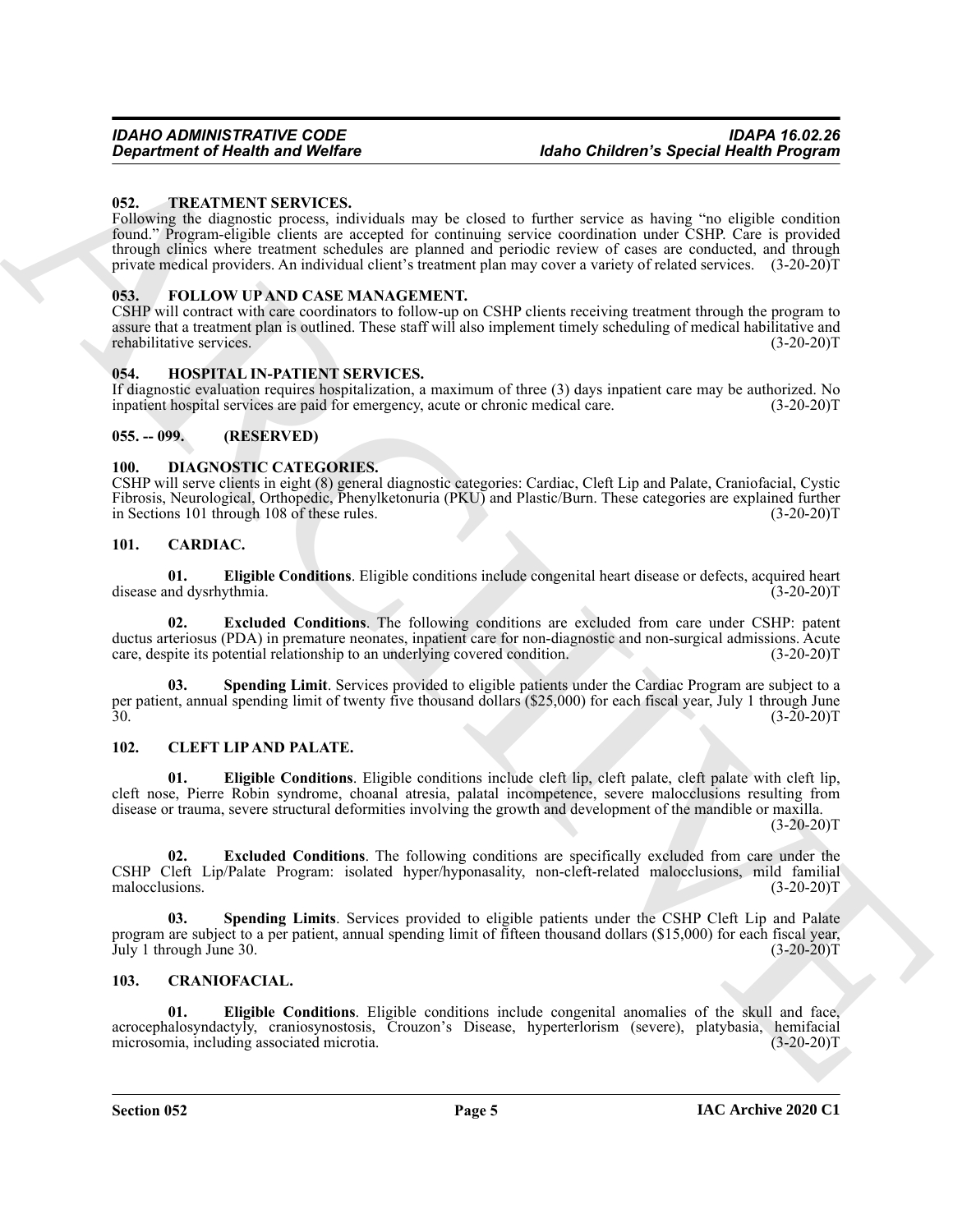<span id="page-5-3"></span>**02. Excluded Conditions**. The following conditions are excluded from care under the Idaho CSHP Craniofacial Program: isolated microtia, temporal mandibular joint disease (TMJ), simple hemangioma not affecting other organ systems. (3-20-20)T

<span id="page-5-4"></span>**03. Spending Limits**. Services provided to eligible patients under the CSHP Craniofacial Program are subject to a per patient, annual spending limit of eighteen thousand dollars (\$18,000) for each fiscal year, July 1 through June 30. (3-20-20) through June 30.

# <span id="page-5-5"></span><span id="page-5-0"></span>**104. CYSTIC FIBROSIS.**

<span id="page-5-6"></span>**01. Eligible Conditions**. In addition to cystic fibrosis, services are also provided under this program to clients eighteen (18) years of age and under who have Kartagener's Syndrome or immotile cilia. (3-20-20)T

<span id="page-5-8"></span>**02. Services Provided**. Services available include Physician's office visits or clinic visits, laboratory, x-ray and other tests ordered by physician, medications and drugs prescribed in connection with treatment of cystic fibrosis, transportation to out-of-state medical centers based on physician referral, and home therapy equipment prescribed by the physician. Genetic counseling clinics are available through the state or contractors, and cystic fibrosis patients and their families are encouraged to make use of this service. (3-20-20)T

<span id="page-5-7"></span>**03. Excluded Services**. Inpatient hospital care is not paid for under the CSHP Cystic Fibrosis Program, consistent with CSHP policy of not paying acute care. (3-20-20)T

<span id="page-5-9"></span>**04. Spending Limit**. Services provided to eligible patients under the CSHP Cystic Fibrosis Program are subject to a per patient, annual spending limit of eighteen thousand dollars (\$18,000) for each fiscal year, July 1 through June 30. (3-20-20) through June  $30$ .

#### <span id="page-5-10"></span><span id="page-5-1"></span>**105. NEUROLOGIC.**

<span id="page-5-11"></span>**01. Eligible Conditions**. Eligible conditions include cerebral palsy, seizures/epilepsy, metabolic and storage diseases, central nervous system (CNS) degenerative disorders, congenital CNS anomalies, chronic encephalopathy and CNS injury (near drowning, birth asphyxia), neurocutaneous and neuromuscular syndromes, chronic residua of CNS infections, neuromuscular disorders, attention deficit hyperactive disorder (ADHD) (limited to two (2) visits per year after diagnosis), Tourette's Syndrome, rehabilitation services associated with tumors, infections, trauma and cerebral vascular disease (CVD). (3-20-20) infections, trauma and cerebral vascular disease  $(CVD)$ .

<span id="page-5-12"></span>**02. Excluded Conditions**. The following conditions are excluded from care under the CSHP Neurologic Program: speech problems without associated CSHP eligibility, primary intellectual disabilities, autism, acute head and spinal cord injuries, primary psychiatric and emotional disorders, headache, and night terrors.

 $(3-20-20)T$ 

<span id="page-5-13"></span>**03. Spending Limit**. Services for eligible patients under the CSHP Neurologic Program are subject to a per patient, annual spending limit of twelve thousand dollars (\$12,000) for each fiscal year, July 1 through June 30.  $(3-20-20)$ T

### <span id="page-5-15"></span><span id="page-5-14"></span><span id="page-5-2"></span>**106. ORTHOPEDIC.**

*Great friedriches Christian Construering Christian Section 1966 Christian Section 24 (A)* $\frac{1}{2}$  **(A)**  $\frac{1}{2}$  **(A)**  $\frac{1}{2}$  **(A)**  $\frac{1}{2}$  **(A)**  $\frac{1}{2}$  **(A)**  $\frac{1}{2}$  **(A)**  $\frac{1}{2}$  **(A)**  $\frac{1}{2}$  **(A)**  $\frac{1}{2}$  **(A) \frac 01. Eligible Conditions**. Eligible conditions include juvenile rheumatoid arthritis (JRA), developmental dysplasia of the hip, cerebral palsy, neuromuscular dystrophies and atrophies, spinal column defects and deformities causing functional impairment, congenital anomalies of the extremities causing functional impairment, chronic conditions resulting from trauma, limb deficiencies and length discrepancies, chronic infections and inflammations of bones and joints, congenital developmental hip conditions, skeletal dysplasia and other forms of dwarfism, fractures associated with bracing or other long-term care, rehabilitation services associated with tumors and malignancies, metatarsus varus and adductus, polydactyly. (3-20-20)T

<span id="page-5-16"></span>**02. Excluded Conditions**. The following conditions are excluded from care: simple fractures and other trauma without handicapping residual, acute infections of bone or joint, simple flat feet (painless), acute care for amputations, acute care for fractures or other injuries, benign genu valgum (knock knee), benign genu varum (bow<br>legs), tibial torsion/femoral version, growth hormone therapy for short stature. (3-20-20)T legs), tibial torsion/femoral version, growth hormone therapy for short stature.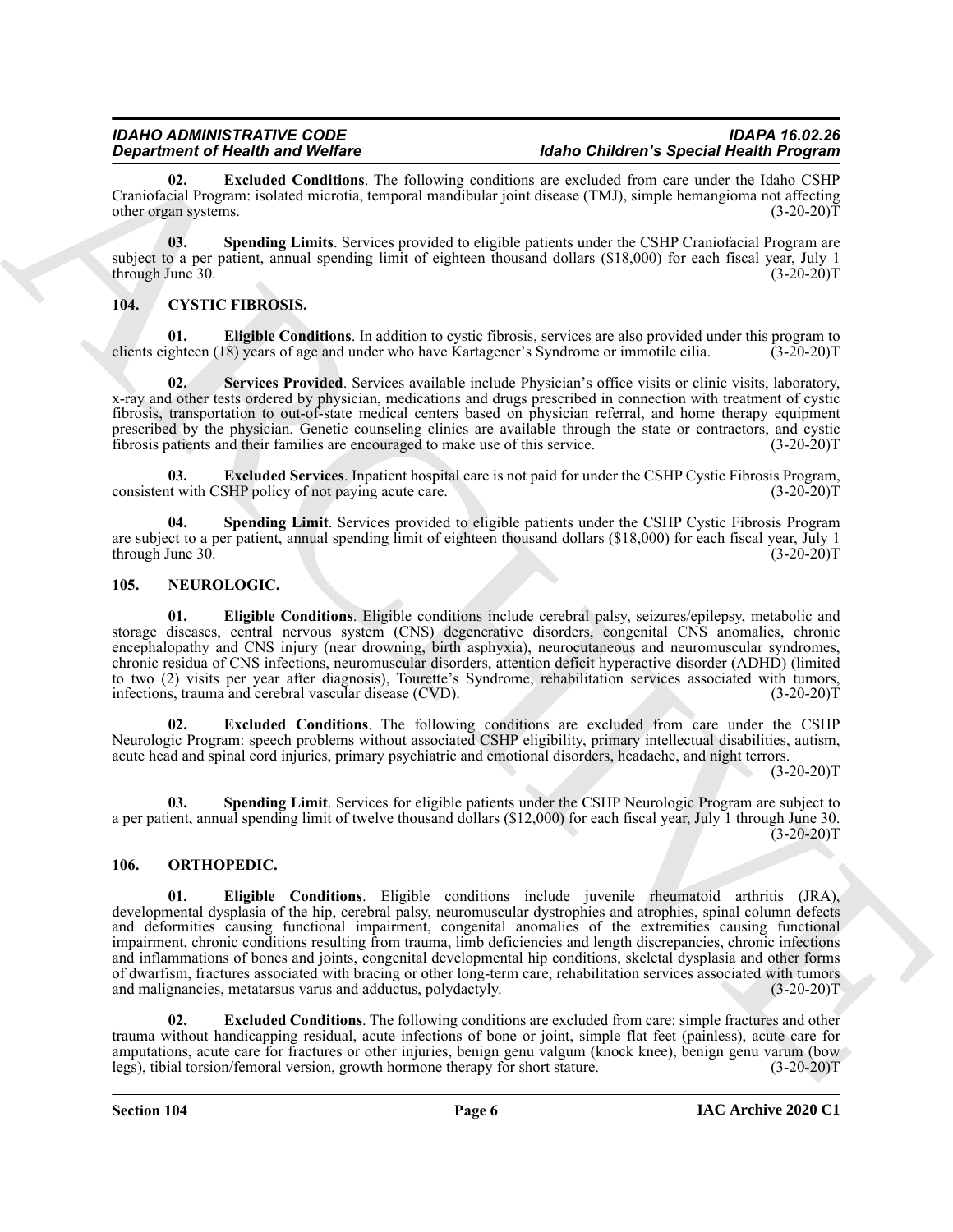<span id="page-6-12"></span>**03. Spending Limits**. Services provided to eligible patients under the CSHP Orthopedic Program are subject to a per patient, annual spending limit of fifteen thousand dollars (\$15,000) for each fiscal year, July 1 through June 30.  $(3-20-20)T$ 

### <span id="page-6-13"></span><span id="page-6-0"></span>**107. PHENYLKETONURIA (PKU).**

**Equation of Health was Welfare**<br> **Also Collident's Special Health Property and Collident's Special Health Collident's Special Health Property and<br>**  $\frac{1}{2}$  **MESS TRUE COLLIDENT Transformation of the special Health Collid** Under this program eligible patients are provided treatment services which include nutritional assessment, dietary counseling, and provision of medical foods, including formula, in compliance with the patient's treatment plan. PKU patients under eighteen (18) years of age may purchase medical foods from CSHP or CSHP's contractor(s) by prepaying the appropriate percentage, if any, of CSHP's cost. The percentage of cost is based on the sliding fee scale in Section 157 of these rules. (3-20-20)T

<span id="page-6-14"></span>**01. PKU Patients Under Eighteen Years of Age**. PKU patients under eighteen (18) years of age may purchase medical foods from CSHP or CSHP's contractor(s) by pre-paying the appropriate percentage, if any, of CSHP's cost. The percentage of cost is based on the sliding fee scale in Section 157 of these rules. (3-20-20)T CSHP's cost. The percentage of cost is based on the sliding fee scale in Section 157 of these rules.

### <span id="page-6-16"></span><span id="page-6-15"></span><span id="page-6-1"></span>**108. PLASTIC/BURN.**

**01. Eligible Conditions**. Eligible conditions include hemangioma and lymphangioma depending on severity, location and effect on function; cystic hygroma; and hemifacial microsomia, including associated microtia.  $(3-20-20)T$ 

<span id="page-6-17"></span>**02. Excluded Conditions**. The following conditions are excluded from care under the Idaho CSHP Plastic/Burn program: acute burn care, cosmetic surgery, hemangioma, including port wine stain, not affecting physical function. (3-20-20)T

<span id="page-6-18"></span>**03. Spending Limit**. Services provided to eligible patients under the CSHP Plastic/Burn Program are subject to a per patient, annual spending limit of fifteen thousand dollars (\$15,000) for each fiscal year, July 1 through June 30. (3-20-20)T  $\mu$  June 30. (3-20-20)T

#### <span id="page-6-2"></span>**109. -- 148. (RESERVED)**

#### <span id="page-6-19"></span><span id="page-6-3"></span>**149. PROGRAM ELIGIBILITY.**

Eligibility for participation in CSHP is based on age, diagnosis, legal residence, insurance status, and financial criteria. Eligibility criteria is explained further in Sections 150 through 158 of these rules. (3-20-20)T criteria. Eligibility criteria is explained further in Sections 150 through 158 of these rules.

#### <span id="page-6-11"></span><span id="page-6-4"></span>**150. INSURANCE STATUS.**

Any person with creditable medical insurance as determined by the Department is not eligible for this program, with the exception of CF and PKU participants. Creditable insurance is determined by using IDAPA 16.03.01, "Eligibility For Health Care Assistance For Families and Children." (3-20-20)T

#### <span id="page-6-9"></span><span id="page-6-5"></span>**151. AGE.**

Applications may be accepted on persons up to age eighteen (18). CSHP will pay for no services after the patient's 18th birthday unless the person is receiving active inpatient treatment at the time of the birthday. In that case CSHP will pay for services until discharge if they fall within the guidelines described in Section 054 of these rules.

 $(3-20-20)T$ 

#### <span id="page-6-10"></span><span id="page-6-6"></span>**152. DIAGNOSIS.**

Eligible persons are those born with or who acquire physical disabilities or special health care needs as defined under the various programs in Sections 101 through 108 and who require long-term multi-disciplinary care to improve their ability to function. (3-20-20)T

#### <span id="page-6-20"></span><span id="page-6-7"></span>**153. RESIDENCE.**

Applicants must be legal residents of the state of Idaho to receive services from CSHP. Legal residents of neighboring states are not eligible for services. Non-citizens who are legal residents of Idaho are eligible to receive services but undocumented aliens are not. (3-20-20)T

### <span id="page-6-8"></span>**154. (RESERVED)**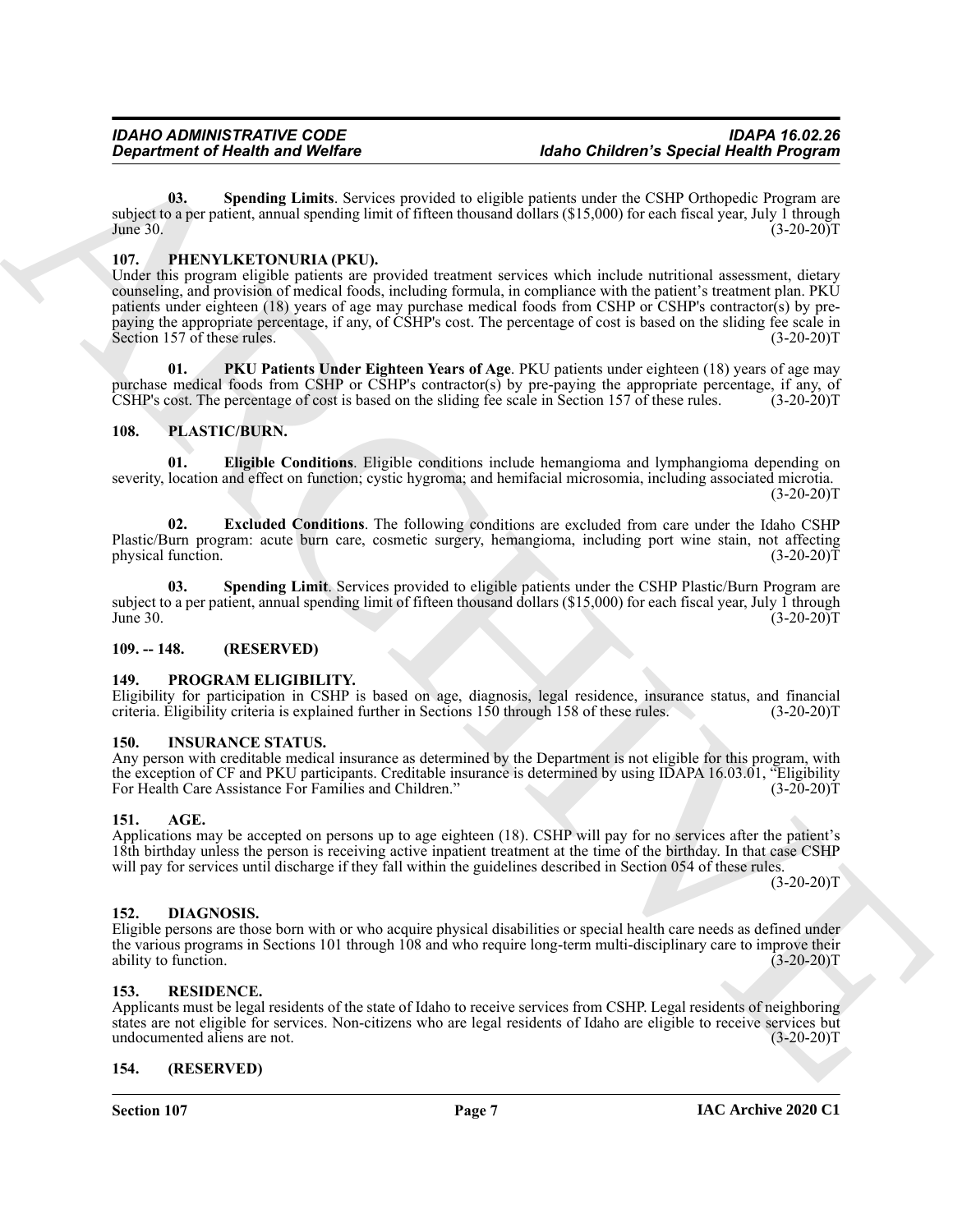#### <span id="page-7-11"></span><span id="page-7-0"></span>**155. INCOME.**

#### <span id="page-7-10"></span><span id="page-7-1"></span>**156. FAMILY SIZE.**

#### <span id="page-7-13"></span><span id="page-7-2"></span>**157. SLIDING FEE SCALE.**

|                                                                        | <b>Department of Health and Welfare</b>                                     |                                                                                                                                                                                                                                                                                                                                                                                                                                                                                                                                                                                                                                                                                                                                                                                                                                                                  | <b>Idaho Children's Special Health Program</b>                      |              |
|------------------------------------------------------------------------|-----------------------------------------------------------------------------|------------------------------------------------------------------------------------------------------------------------------------------------------------------------------------------------------------------------------------------------------------------------------------------------------------------------------------------------------------------------------------------------------------------------------------------------------------------------------------------------------------------------------------------------------------------------------------------------------------------------------------------------------------------------------------------------------------------------------------------------------------------------------------------------------------------------------------------------------------------|---------------------------------------------------------------------|--------------|
| <b>INCOME.</b><br>155.<br>year.<br><b>FAMILY SIZE.</b><br>156.<br>157. | <b>SLIDING FEE SCALE.</b><br>the client up to the annual maximum indicated. | Income for a family is defined as "adjusted taxable income" from the family's most recent tax return. Financial<br>eligibility is redetermined annually and may be redetermined more often if family circumstances change during the<br>Family is defined as a "group of related or non-related individuals who are not residents of an institution, but who are<br>living together as one (1) economic unit." Family size is the number of individuals included in that unit. (3-20-20)T<br>The sliding fee scale in Table 157 of this rule is used to determine the family's percentage of financial participation<br>for a CSHP client's treatment. Each percentage category includes an annual per-client maximum for which a family<br>would be responsible in any given year. The percentage amount applies to all costs incurred for services provided to |                                                                     | $(3-20-20)T$ |
|                                                                        |                                                                             | <b>TABLE 157 - SLIDING FEE SCALE FOR CSHP SERVICES</b>                                                                                                                                                                                                                                                                                                                                                                                                                                                                                                                                                                                                                                                                                                                                                                                                           |                                                                     |              |
|                                                                        | <b>Percent of Federal</b><br><b>Poverty Level</b>                           | <b>Percentage of Cost</b><br><b>Sharing Responsibility</b><br>for Responsible Party                                                                                                                                                                                                                                                                                                                                                                                                                                                                                                                                                                                                                                                                                                                                                                              | <b>Annual Maximum</b><br><b>Responsibility Per</b><br><b>Client</b> |              |
|                                                                        | 0% - 185%                                                                   | 0%                                                                                                                                                                                                                                                                                                                                                                                                                                                                                                                                                                                                                                                                                                                                                                                                                                                               | \$0                                                                 |              |
|                                                                        | 186% - 199%                                                                 | 10%                                                                                                                                                                                                                                                                                                                                                                                                                                                                                                                                                                                                                                                                                                                                                                                                                                                              | \$1,800                                                             |              |
|                                                                        | 200% - 224%                                                                 | 20%                                                                                                                                                                                                                                                                                                                                                                                                                                                                                                                                                                                                                                                                                                                                                                                                                                                              | \$3,600                                                             |              |
|                                                                        | 225% - 249%                                                                 | 30%                                                                                                                                                                                                                                                                                                                                                                                                                                                                                                                                                                                                                                                                                                                                                                                                                                                              | \$5,400                                                             |              |
|                                                                        | 250% - 274%                                                                 | 50%                                                                                                                                                                                                                                                                                                                                                                                                                                                                                                                                                                                                                                                                                                                                                                                                                                                              | \$9,000                                                             |              |
|                                                                        | 275% - 299%                                                                 | 75%                                                                                                                                                                                                                                                                                                                                                                                                                                                                                                                                                                                                                                                                                                                                                                                                                                                              | \$13,500                                                            |              |
|                                                                        | 300% and above                                                              | 100%                                                                                                                                                                                                                                                                                                                                                                                                                                                                                                                                                                                                                                                                                                                                                                                                                                                             | \$18,000                                                            |              |
| 158.<br>$159. - 199.$                                                  | APPLICATION FOR OTHER RESOURCES.<br>(RESERVED)                              | CSHP applicants are required to apply for benefits from other programs for which they may be eligible and which<br>would reduce the costs to CSHP. The use of all available other resources is required in order to supplement program<br>dollars to the greatest degree possible. For new applicants and during redetermination there will be a review for<br>possible eligibility for other programs and appropriate referrals will be made. Families who refuse to obtain benefits<br>for which they are eligible or do not complete the application process will be closed to the program.                                                                                                                                                                                                                                                                   |                                                                     | $(3-20-20)T$ |
| 200.                                                                   | <b>APPLICATIONS.</b>                                                        |                                                                                                                                                                                                                                                                                                                                                                                                                                                                                                                                                                                                                                                                                                                                                                                                                                                                  |                                                                     |              |
|                                                                        | acceptance or denial by a CSHP Care Coordinator.                            | An application for services from CSHP must, at a minimum, consist of a completed Application Form. A copy of the<br>family's most recent tax return will also be required in order to determine financial eligibility. CSHP may require<br>additional forms such as a Request for Services, Consent for the Release of Information and an Authorization to<br>Release Information. Applications are processed by CSHP staff and contractors. Applicants are notified as to their                                                                                                                                                                                                                                                                                                                                                                                 |                                                                     | $(3-20-20)T$ |
| $201. - 249.$                                                          | (RESERVED)                                                                  |                                                                                                                                                                                                                                                                                                                                                                                                                                                                                                                                                                                                                                                                                                                                                                                                                                                                  |                                                                     |              |
| 250.<br>used.                                                          | PAYMENTS TO PROVIDERS.                                                      | CSHP payments are made on the basis of fee schedules or set allowances; where applicable, Idaho Medicaid rates are                                                                                                                                                                                                                                                                                                                                                                                                                                                                                                                                                                                                                                                                                                                                               |                                                                     | $(3-20-20)T$ |

### <span id="page-7-8"></span><span id="page-7-3"></span>**158. APPLICATION FOR OTHER RESOURCES.**

### <span id="page-7-9"></span><span id="page-7-4"></span>**159. -- 199. (RESERVED)**

#### <span id="page-7-5"></span>**200. APPLICATIONS.**

#### <span id="page-7-6"></span>**201. -- 249. (RESERVED)**

#### <span id="page-7-12"></span><span id="page-7-7"></span>**250. PAYMENTS TO PROVIDERS.**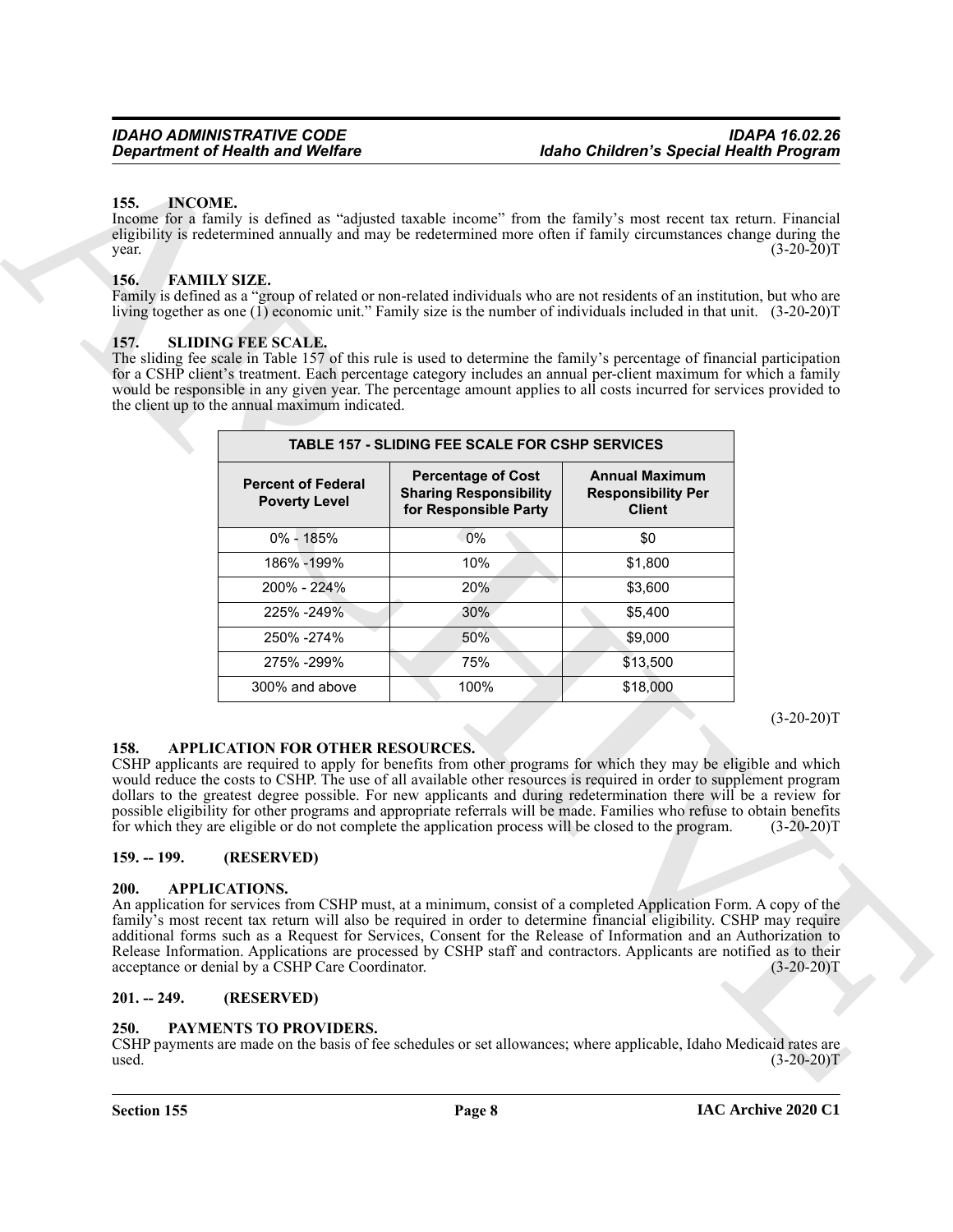### <span id="page-8-14"></span><span id="page-8-11"></span><span id="page-8-1"></span><span id="page-8-0"></span>**252. MAXIMUM ON HOSPITAL IN-PATIENT PAYMENTS.**

#### <span id="page-8-9"></span><span id="page-8-2"></span>**253. BILLING THIRD PARTIES FIRST.**

#### <span id="page-8-17"></span><span id="page-8-3"></span>**254. THIRD PARTY PAYMENTS IN EXCESS OF CSHP LIMITS.**

#### <span id="page-8-12"></span><span id="page-8-4"></span>**255. MEDICAID ELIGIBILITY.**

# Any person who may be eligible for Medicaid is required to apply before CSHP services are authorized. CSHP is always last payor to Medicaid. (3-20-20)T

#### <span id="page-8-13"></span><span id="page-8-5"></span>**256. OUT-OF-STATE-CARE.**

#### <span id="page-8-10"></span><span id="page-8-6"></span>**257. DURABLE MEDICAL EQUIPMENT.**

<span id="page-8-16"></span><span id="page-8-15"></span><span id="page-8-8"></span><span id="page-8-7"></span>

|               |            | The CSHP will always be payor of last resort for all durable medical equipment provided to clients. | $(3-20-20)T$ |
|---------------|------------|-----------------------------------------------------------------------------------------------------|--------------|
| $258. - 349.$ | (RESERVED) |                                                                                                     |              |

|                    | <b>Department of Health and Welfare</b>                                                                              | <b>Idaho Children's Special Health Program</b>                                                                                                                                                                                                                                                                                                                   |              |
|--------------------|----------------------------------------------------------------------------------------------------------------------|------------------------------------------------------------------------------------------------------------------------------------------------------------------------------------------------------------------------------------------------------------------------------------------------------------------------------------------------------------------|--------------|
| 251.               | PRIOR AUTHORIZATION.<br>District CSHP Care Coordinator, must be issued for any service authorized under CSHP.        | To qualify for payment by CSHP, services other than diagnostic/consultative and follow-up/case management must<br>be preauthorized by the CSHP Care Coordinator or designee. A CSHP Authorization Memo, obtained from the                                                                                                                                        | $(3-20-20)T$ |
| 252.               | MAXIMUM ON HOSPITAL IN-PATIENT PAYMENTS.<br>toward the annual program cap.                                           | There is a twelve thousand dollar (\$12,000) maximum payment, per hospitalization, for inpatient hospital expenses,<br>exclusive of surgeon, anesthesiologist or other physician costs related to the hospitalization. These costs are applied                                                                                                                   | $(3-20-20)T$ |
| 253.               | <b>BILLING THIRD PARTIES FIRST.</b><br>the service is not covered will be required before CSHP payment will be made. | Providers must bill all other sources of direct third party payment before submitting their claims to CSHP for<br>payment. Private insurance must be billed and benefits, or the denial of benefits, ascertained before the CSHP will<br>consider payment. Typically either an Explanation of Benefits (EOB) from the third party payor or a letter stating that | $(3-20-20)T$ |
| 254.               | THIRD PARTY PAYMENTS IN EXCESS OF CSHP LIMITS.                                                                       | CSHP will not reimburse providers for services rendered when the amount received by the provider from the third<br>party payor is equal to or exceeds the level of reimbursement allowed by CSHP for those particular services.                                                                                                                                  | $(3-20-20)T$ |
| 255.               | MEDICAID ELIGIBILITY.<br>always last payor to Medicaid.                                                              | Any person who may be eligible for Medicaid is required to apply before CSHP services are authorized. CSHP is                                                                                                                                                                                                                                                    | $(3-20-20)T$ |
| 256.<br>mechanism. | <b>OUT-OF-STATE-CARE.</b>                                                                                            | CSHP will not pay for care out-of-state that is available in-state. Any exceptions to this rule will be determined by the<br>state office of the CSHP. All out-of-state care must be preauthorized through a CSHP clinic or other regular program                                                                                                                | $(3-20-20)T$ |
| 257.               | DURABLE MEDICAL EQUIPMENT.                                                                                           | The CSHP will always be payor of last resort for all durable medical equipment provided to clients.                                                                                                                                                                                                                                                              | $(3-20-20)T$ |
| $258. - 349.$      | (RESERVED)                                                                                                           |                                                                                                                                                                                                                                                                                                                                                                  |              |
| 350.               | PROGRAM EXCLUSIONS.                                                                                                  | The following is a list of additional conditions, services and items not covered or paid for by CSHP:                                                                                                                                                                                                                                                            | $(3-20-20)T$ |
| 01.                | <b>Excluded Conditions, Services and Items.</b>                                                                      |                                                                                                                                                                                                                                                                                                                                                                  | $(3-20-20)T$ |
| a.                 |                                                                                                                      | Acute care, such as hospitalization for congestive heart failure or complications of cystic fibrosis.                                                                                                                                                                                                                                                            | $(3-20-20)T$ |
| b.                 | Ambulance/air ambulance charges.                                                                                     |                                                                                                                                                                                                                                                                                                                                                                  | $(3-20-20)T$ |
| c.                 | Behavior problems.                                                                                                   |                                                                                                                                                                                                                                                                                                                                                                  | $(3-20-20)T$ |
| d.                 | Brain tumors.                                                                                                        |                                                                                                                                                                                                                                                                                                                                                                  | $(3-20-20)T$ |
| e.                 | Biofeedback equipment.                                                                                               |                                                                                                                                                                                                                                                                                                                                                                  | $(3-20-20)T$ |
| f.                 | Routine dental care.                                                                                                 |                                                                                                                                                                                                                                                                                                                                                                  | $(3-20-20)T$ |
|                    | Congenital defects of the gastrointestinal or genitourinary tracts.                                                  |                                                                                                                                                                                                                                                                                                                                                                  | $(3-20-20)T$ |
| g.                 |                                                                                                                      |                                                                                                                                                                                                                                                                                                                                                                  |              |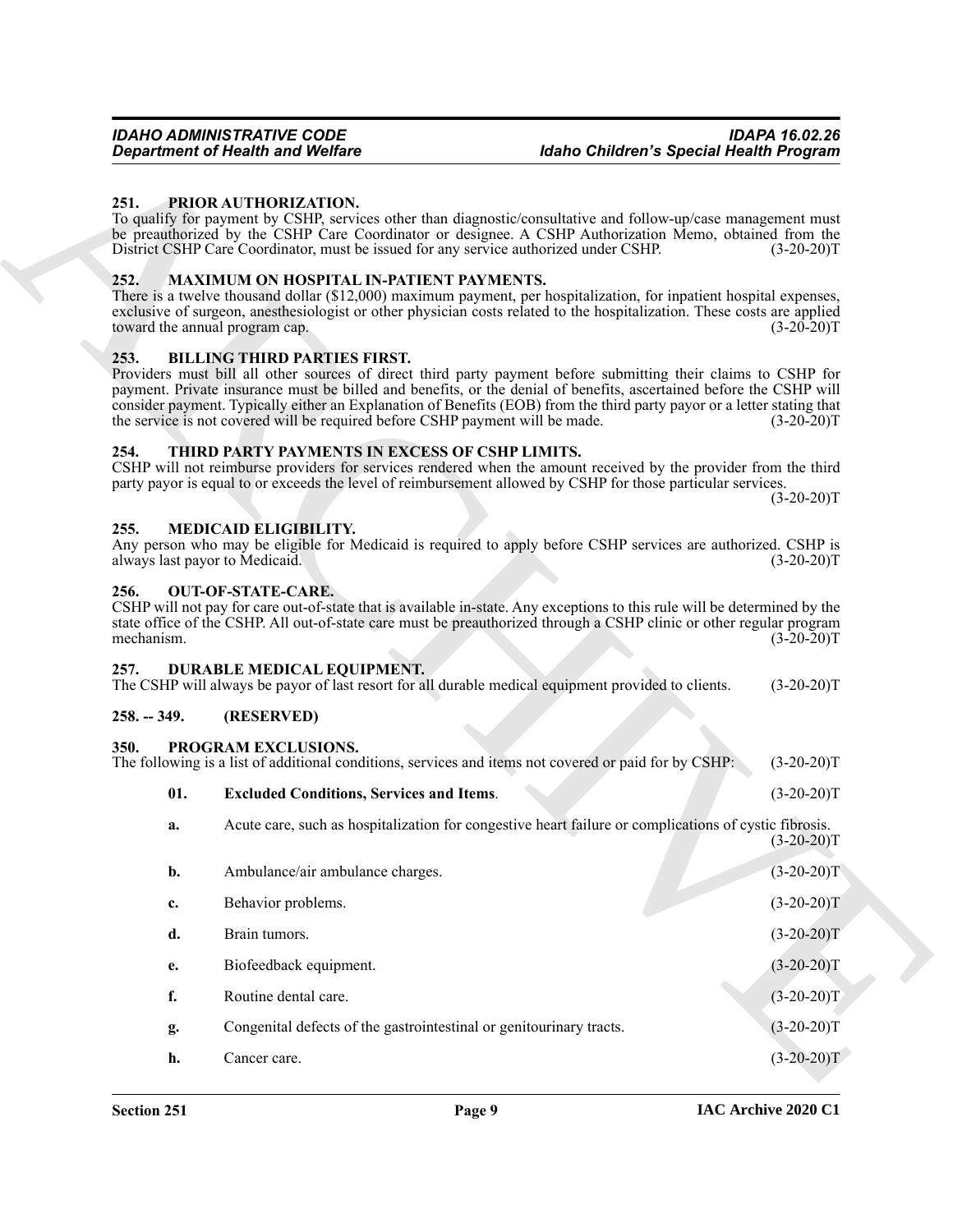|                            | <b>Department of Health and Welfare</b>                                                                | <b>Idaho Children's Special Health Program</b> |  |
|----------------------------|--------------------------------------------------------------------------------------------------------|------------------------------------------------|--|
| i.                         | Cosmetic surgery.                                                                                      | $(3-20-20)T$                                   |  |
| j.                         | Diabetes care.                                                                                         | $(3-20-20)T$                                   |  |
| k.                         | Prescription medicine -- except those prescribed for eligible cystic fibrosis patients.                | $(3-20-20)T$                                   |  |
| l.                         | Educational services.                                                                                  | $(3-20-20)T$                                   |  |
| m.<br>arthritis.           | Eye care except as related to an eligible condition such as cerebral palsy or juvenile rheumatoid      | $(3-20-20)T$                                   |  |
| n.                         | Eyeglasses.                                                                                            | $(3-20-20)T$                                   |  |
| $\mathbf{0}$ .             | Fractures.                                                                                             | $(3-20-20)T$                                   |  |
| p.                         | Growth Hormone.                                                                                        | $(3-20-20)T$                                   |  |
| q.                         | Hearing problems, except as related to cleft lip and palate.                                           | $(3-20-20)T$                                   |  |
| r.                         | Hernias.                                                                                               | $(3-20-20)T$                                   |  |
| $S_{\bullet}$              | Home health/home nursing services.                                                                     | $(3-20-20)T$                                   |  |
| t.                         | Infectious diseases.                                                                                   | $(3-20-20)T$                                   |  |
| u.                         | Legal services.                                                                                        | $(3-20-20)T$                                   |  |
| v.<br>femoral anteversion. | Minor foot and leg deformities: flat feet, bow legs, knock knees, pigeon toes, tibial torsion and mild | $(3-20-20)T$                                   |  |
| W.                         | Neonatal intensive care in the newborn period.                                                         | $(3-20-20)T$                                   |  |
| x.                         | Orthoptics - visual training therapy.                                                                  | $(3-20-20)T$                                   |  |
| <b>y.</b>                  | Routine pediatric care.                                                                                | $(3-20-20)T$                                   |  |
| Z.                         | Prematurity.                                                                                           | $(3-20-20)T$                                   |  |
| aa.                        | Pseudohermaphroditism.                                                                                 | $(3-20-20)T$                                   |  |
| bb.                        | Psychological or psychiatric care or counseling.                                                       | $(3-20-20)T$                                   |  |
| cc.                        | Respiratory or pulmonary problems except as related to cystic fibrosis.                                | $(3-20-20)T$                                   |  |
| dd.                        | Respite care.                                                                                          | $(3-20-20)T$                                   |  |
| ee.                        | Shoes (corrective or orthopedic).                                                                      | $(3-20-20)T$                                   |  |
| ff.                        | Sleep Apnea Monitors.                                                                                  | $(3-20-20)T$                                   |  |
| gg.                        | Spinal disc lesions.                                                                                   | $(3-20-20)T$                                   |  |
| hh.                        | Transplants.                                                                                           | $(3-20-20)T$                                   |  |
| ii.                        | Transportation to in-town clinics or other regular services.                                           | $(3-20-20)T$                                   |  |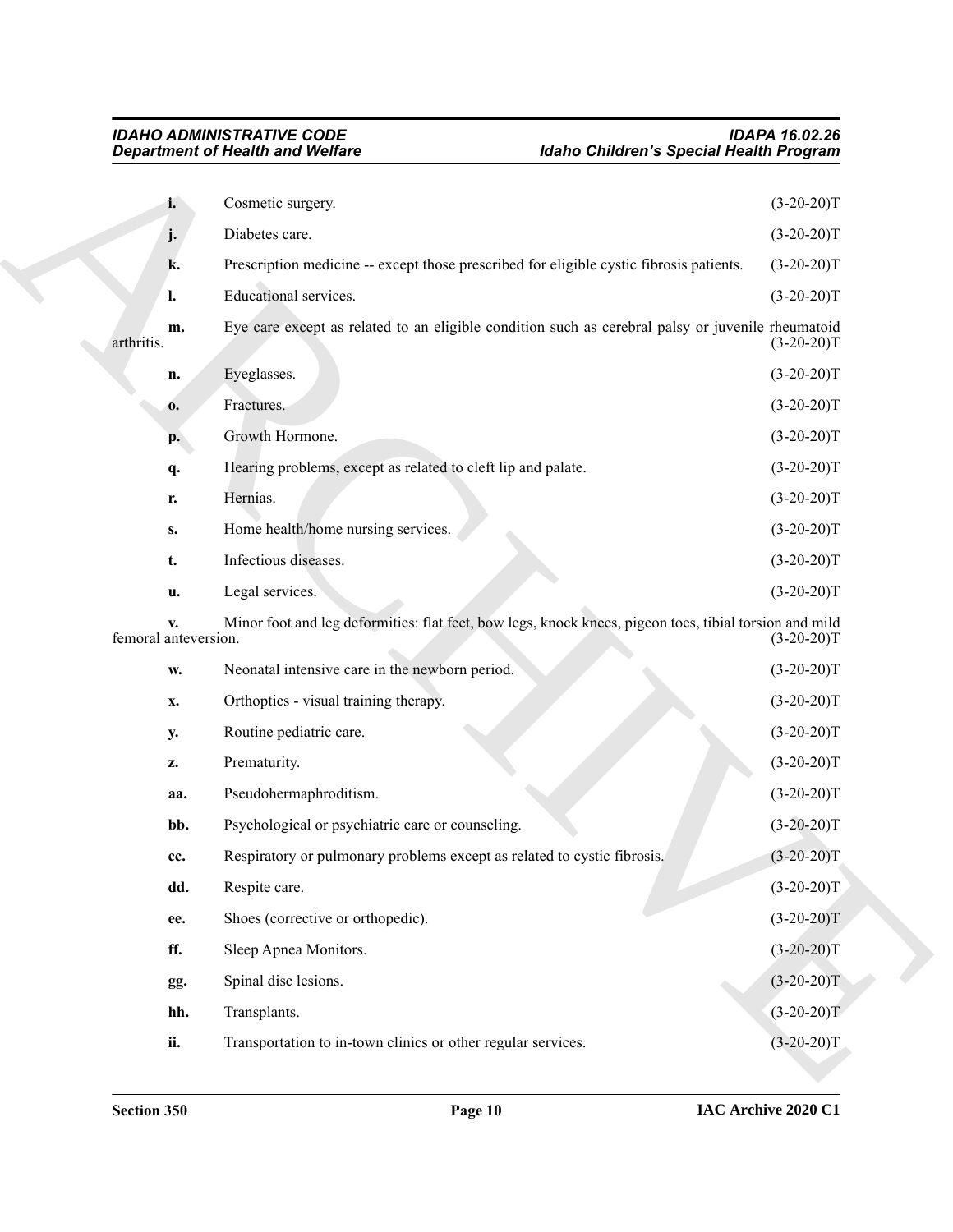Department of Historic Holiday, and the Company of Company of Contact Construction of Special Health Program<br>excluding Constraints on the Company of Company of Land Construction of the Construction of the Construction<br>ARCH **02. Individual Consideration**. Conditions not specifically identified within these rules as included or excluded by CSHP will be considered on a case by case basis that may include review by a medical advisor. (3-20-20)T

<span id="page-10-1"></span><span id="page-10-0"></span>**351. -- 999. (RESERVED)**